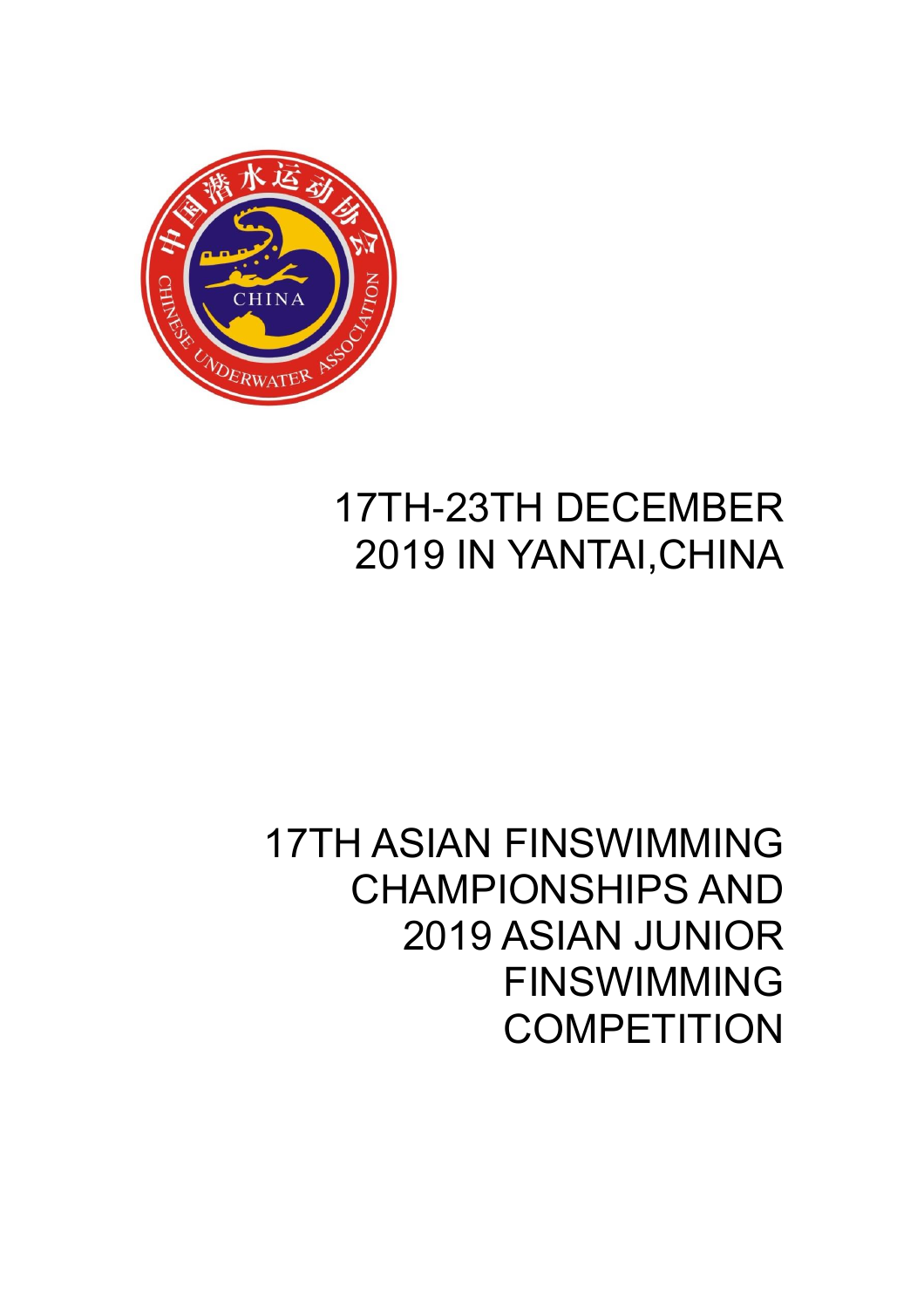

## **17th Asian Fin Swimming Championships and 2019 Asian Junior Fin Swimming Competition**

17<sup>th</sup> – 23<sup>th</sup> December, 2019 Yantai City, China

Dear Mr. & Mrs. President and Dear friends,

The President Office of Asian Underwater Federation has the pleasure to invite you and your finswimming team to participate in the Asian Finswimming Championships to be held in Yantai city from  $17<sup>th</sup>$ December to  $23<sup>th</sup> 2019$ .

Herewith you may find all the information regarding the competition as well as all the forms necessary for your participation.

For further information, please contact us with following address and the way to contact.

Organization committee: China Watersport Administration China Water Ski ,Underwater and Powerboat Association Address: 8 zuo An Men Nei Street,Dongcheng Distrct,Beijing China, Phone: +86-10-67113689 Fax:+86-10-67112793 E-mail: cnunderwater@163.com http://www.csupf.com We shall be very honored to welcome you soon in Yantai.

Sincerely yours,

CSUPF President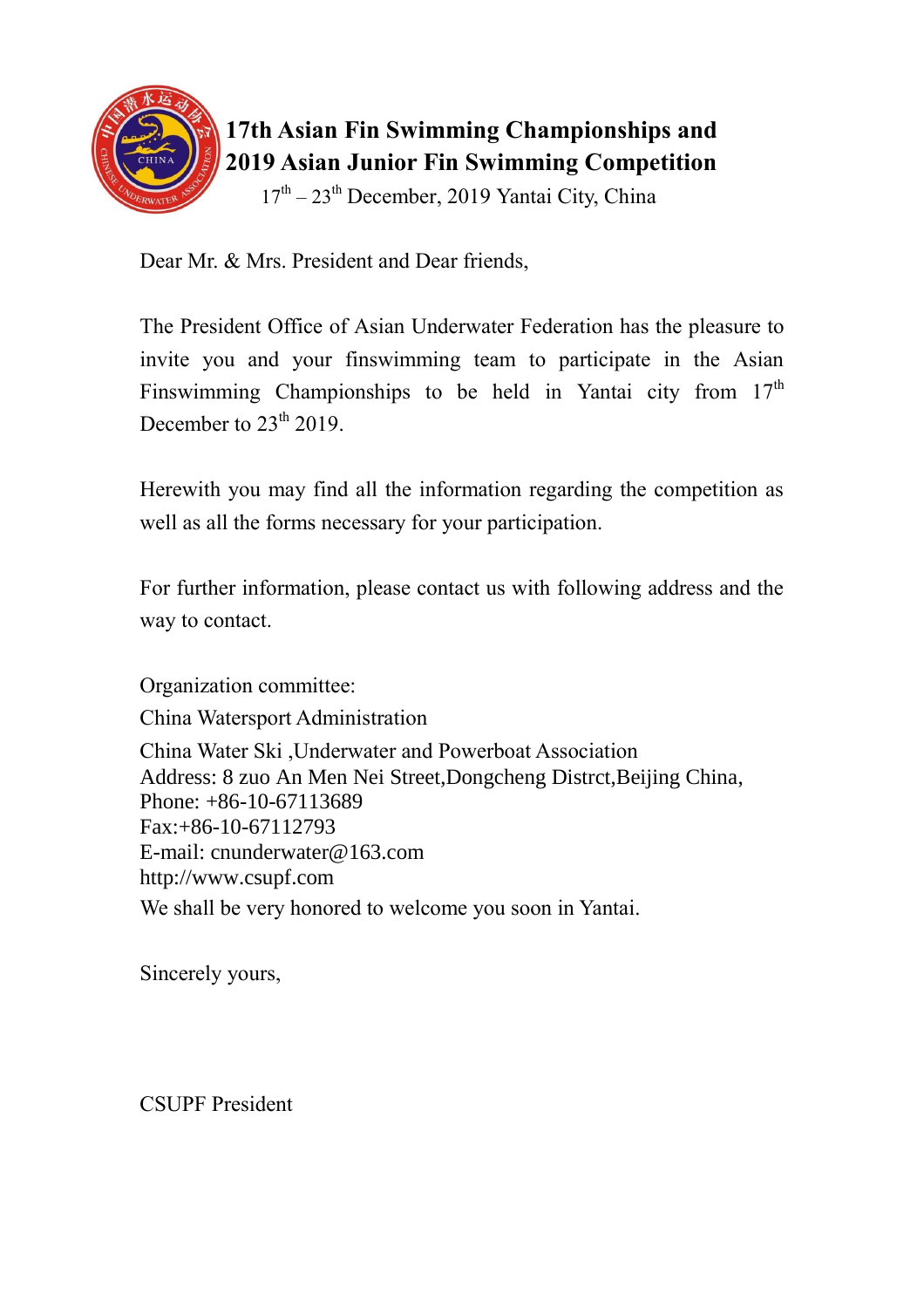#### INFORMATION

#### 1. RULES

In accordance with CMAS rules and Special rules of AUF(ONLY for JUNION).

#### 2. VENUE

All events will be held at the Standard Indoor Swimming Pool, located in Yantai city, China. The competition pool has a 10-lane and 2 meters depth of water and there is a 5-lane, 25 meters training pool, 1.5- 1.8 meters depth of water Training Pool. Timing and Judging Consoles, Computerization and Touch Pads are provided by OMEGA Systems.

#### 3. ELIGIBLE PARTICIPANTS

Events / Group

Only national federation teams affiliated to the CMAS and AUF are eligible to compete in the championships. Each national team should respect the rules of championship, the safety conditions set by the organizers and CMAS rules and Special rules of AUF.

b. Junior Competition: Born after 1/1/2002.

c. Current CMAS Sports License for Championship.

| <b>Events / Group</b> | <b>Senior</b> | <b>Junior</b> |
|-----------------------|---------------|---------------|
| 50m Surface           | $\star$       | $\star$       |
| 100m Surface          | $\star$       | $\star$       |
| 200m Surface          | $\star$       | $\star$       |
| 400m Surface          | $\star$       | $\star$       |
| 800m Surface          | $\star$       | $\star$       |
| 1500m Surface         | $\star$       | $\star$       |
| 50m Bi-fins           | $\star$       | $\star$       |
| 100m Bi-fins          | $\star$       | $\star$       |
| 200m Bi-fins          | $\star$       | $\star$       |

### 4. EVENTS / GROUP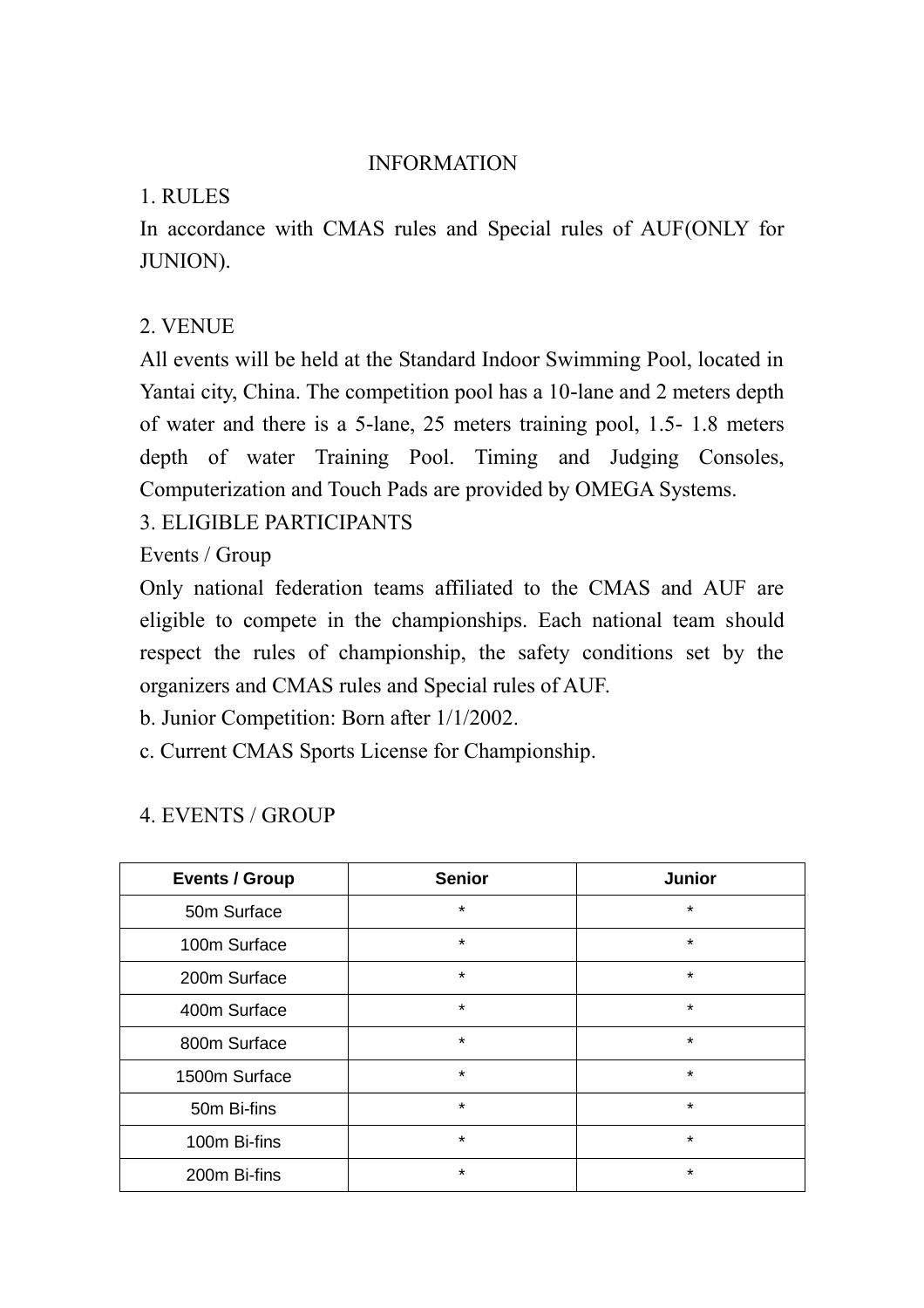| 400m Bi-fins              | $\star$  | $\star$ |
|---------------------------|----------|---------|
| 50m Apnea                 | $\star$  | $\star$ |
| 100m Immersion            | $\star$  |         |
| 400m Immersion            | $\star$  |         |
| 4 x 100m Surface          | $\star$  | $\star$ |
| 4 x 200m Surface          | $\star$  | $\star$ |
| 4 x 50m Surface(Mixed)    | $^\star$ | *       |
| 4 x 100m Bin-fins (Mixed) | $\star$  | $\star$ |

\* Asian Fin Swimming Championships: there will be heats and finals as the CMAS Rules.

\* Asian Junior Fin Swimming Competition: there will be only direct finals in the morning sessions. China, Vietnam and Korea will not participate on the event of 1500m for both genders. Each country can participate to maximum 13 events among the 15 events for each gender.we will have only following events for all boys and girls,50SF, 100SF, 200SF, 400SF, 800SF, 1500SF, 50AP, 4x50SF Mixed, 4x100SF, 4x100BF Mixed, 4x200SF, 50BF, 100BF, 200BF, 400BF (15 events)

#### 5. BOOKING AND ENTRY FEE

#### A. Team Accommodations

Accommodations and meals are being offered as a package to the participating delegations from  $17<sup>th</sup>$  December (from dinner) to  $23<sup>th</sup>$ December (until Breakfast).

#### B. Package Cost

The package cost is billed PER INDIVIDUAL in twin or triple hotel rooms and includes transportation (Airport – Hotel – Airport) breakfast, lunch and dinner(Starting with dinner on the  $17<sup>th</sup>$  December and ending with breakfast on the 23<sup>th</sup> December ): **US\$ 750**. Extra fee for single room is: **US\$ 35** per day (Package cost for single room is **US\$ 950**).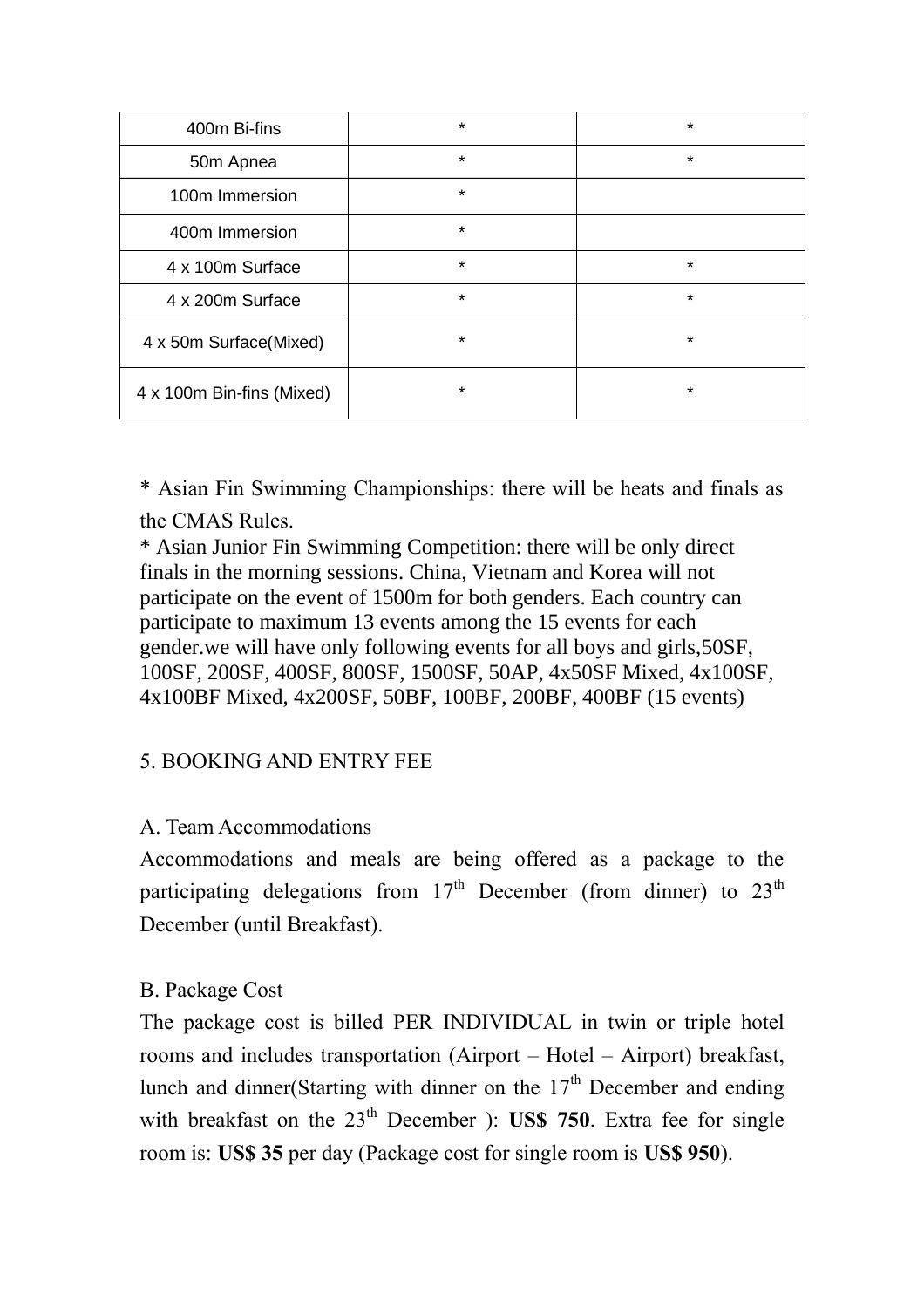Check-In Time: after 12:00 noon on the day of arrival.

Check-Out Time: before 12:00 noon on the day of departure. Any departures after 12:00 noon will be subject to availability and possible additional charges.

C. Reservation and Payment

Accommodations will be reserved only by deposit of US\$ 500 per person. Please complete and return the Hotel Booking form as soon as possible. Payment may be sent before 5 December to guarantee reservation. All rooms are subject to availability. To avoid inconvenience on the part of the organizers and participants, we would like to request the teams to follow the schedule of deadlines.

Balance payment should pay before 15 December 2019.

D. Payment Information Instructions for wire transfer: BENEFICIARY'S Bank Name: INDUSTRIAL BANK CO., LTD YANTAI BRANCH BENEFICIARY'S Bank Address: NO. 2 JINHUA STREET ZHIFU DIS YANTAI CHINA SWIFT Code: FJIBCNBA710 ACCOUNT No: 378011400100043847 BENEFICIARY'S Name: YANTAI SWIMMING ASSOCIATION BENEFICIARY'S ADDORESS: Yantai laishan district sports park swimming diving hall

#### 6. CANCELLATION OF EVENTS

A. Individual Events: There shall be a minimum of 3 entries.

B. The events shall be cancelled if entries received on the closing date are below the minimum number.

C. Participating teams that may be affected by this rule shall be immediately informed and given 3 days to re-submit alternate entries.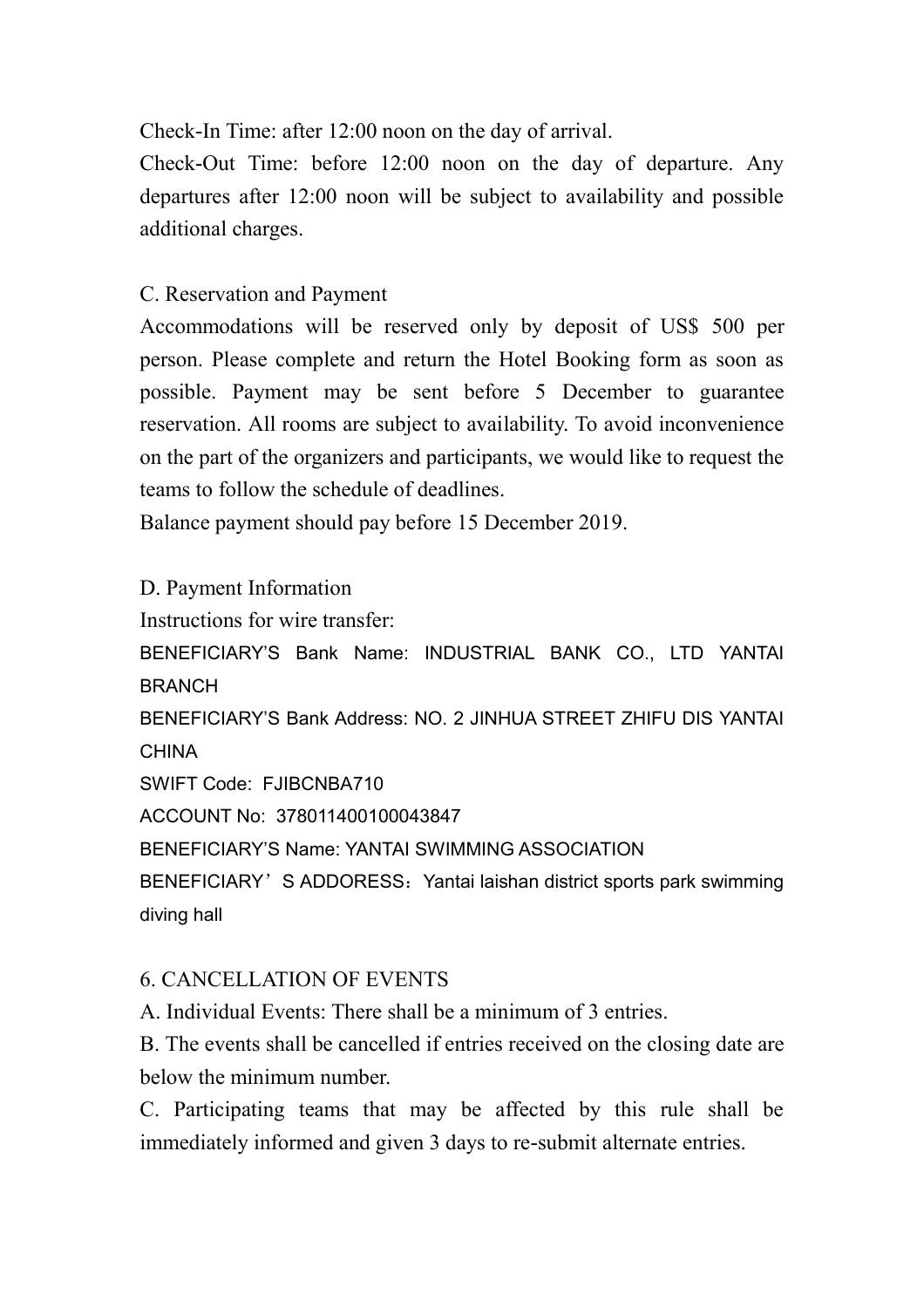#### 7. LANE SEEDINGS

For Junior Competition, all events will be swum on a Timed Finals basis. In order to seed swimmers correctly, please enter clearly the latest best times for each event the swimmer is entered in the space provided in the entry forms.

#### 8. BOTTLE FILLING

DIN and YOKE style can be used.

The maximum charging pressure is 200 bars. All cylinders (bottles) must be in good condition and must have passed a hydraulic test within 24 months prior to the date of the championships.

#### 9. PROGRAM SCHEDULE

A. Competition will start from 9:00 and 16: 00 each day.

Warming up will start from 8:00 and 15:00 each day.

- Day 1 (12/17): Arrival
- Day 2 (12/18): Practice, Technical Meeting at 11 am, Equipment Check at 14:00- 17:00 pm, and Opening Ceremony at 19:00
- Day 3 (12/19): Competition
- Day 4 (12/20): Competitions and AUF General Assembly
- Day 5 (12/21): Competition
- Day 6 (12/22): Competition and Closing ceremony
- Day 7 (12/23): Departure in the morning

B. Events Schedule No.

| Day | No. | Morning $-9:00$      | Afternoon – 16:00    | <b>Medal Ceremony</b> |
|-----|-----|----------------------|----------------------|-----------------------|
| Day | 101 | 100 SF Women (Heats) | 100 SF Women (Final) |                       |
|     | 102 | 100 SF Girls (Final) | 100 SF Men (Final)   | 100 SF Women          |
|     | 103 | 100 SF Men (Heats)   | 100 BF Women (Final) | 100 SF Men            |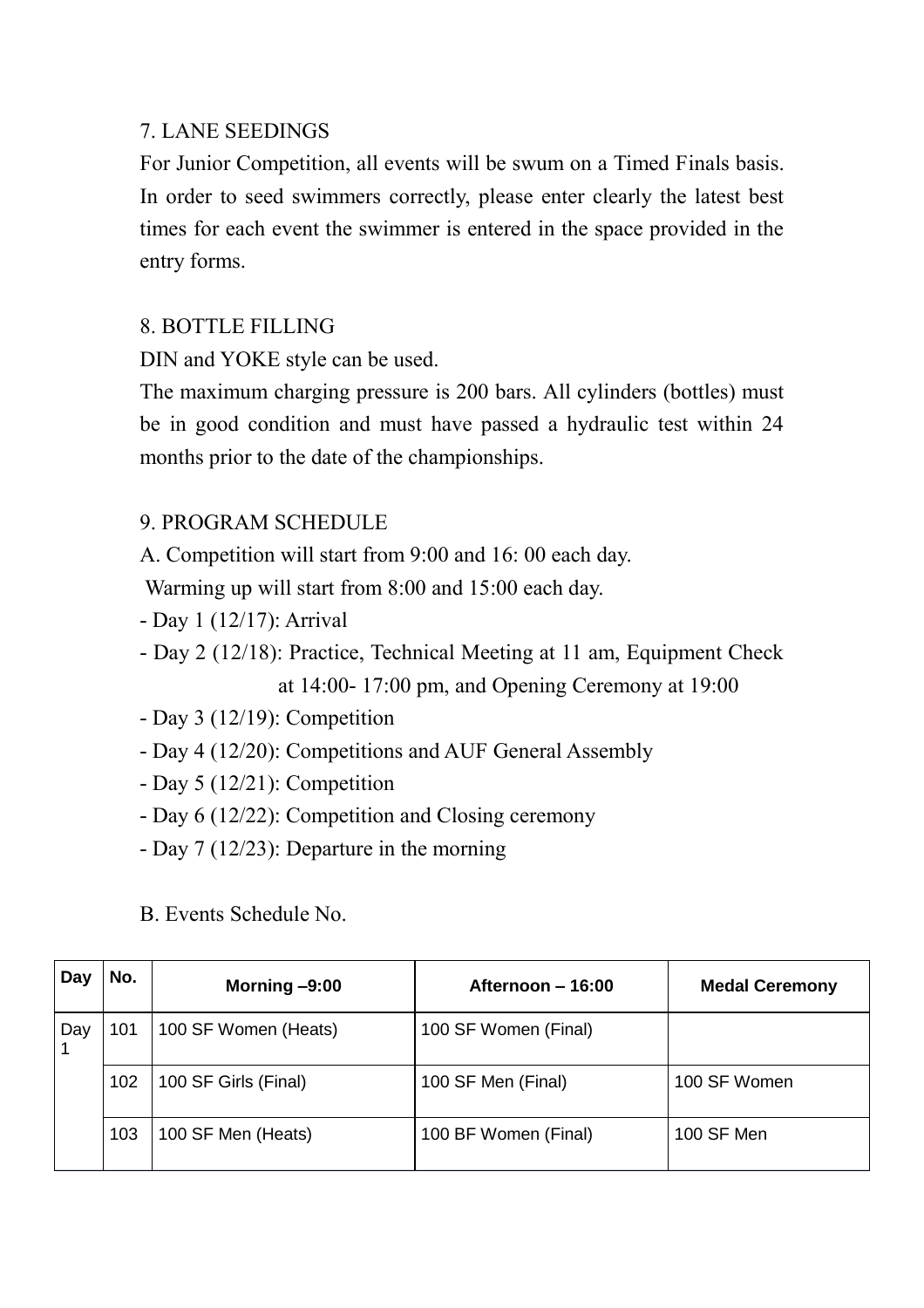| 104 | 100 SF Boys (Final)              | 100 BF Men (Final)             | 100 BF Women       |
|-----|----------------------------------|--------------------------------|--------------------|
| 105 | 100 BF Women (Heats)             | 400 SF Women (Final)           | 100 BF Men         |
| 106 | 100 BF Girls (Final)             | 400 SF Men (Final)             | 400 SF Women       |
| 107 | 100 BF Men (Heats)               | 4 x 100m BF Senior Mixed Final | 400 SF Men         |
| 108 | 100 BF Boys (Final)              |                                | 4 x 100m BF Senior |
| 109 | 400 SF Women (Heats)             |                                |                    |
| 110 | 400 SF Girls (Final)             |                                |                    |
| 111 | 400 SF Men (Heats)               |                                |                    |
| 112 | 400 SF Boys (Final)              |                                |                    |
| 113 | 4 x 100m BF Senior Mixed (Heats) |                                |                    |
| 114 | 4 x 100m BF Junior Mixed (Final) |                                |                    |

| Day      | No. | Morning $-9:00$            | Afternoon -16:00          | <b>Medal Ceremony</b> |
|----------|-----|----------------------------|---------------------------|-----------------------|
|          | 201 | 100 IM Women (Heats)       | 100 IM Women (Final)      |                       |
|          | 202 | 100 IM Men (Heats)         | 100 IM Men (Final)        | 100 IM Women          |
|          | 203 | 1500 SF Women (Slow heats) | 1500 SF Women (Fast heat) | 100 IM Men            |
| Day<br>2 | 204 | 1500 SF Girls (Final)      | 1500 SF Men (Fast heat)   | 1500 SF Women         |
|          | 205 | 1500 SF Men (Slow heats)   | 200 BF Women (Final)      | 1500 SF Men           |
|          | 206 | 1500 SF Boys (Final)       | 200 BF Men (Final)        | 200 BF Women          |
|          | 207 | 200 BF Women (Heats)       | 200 SF Women (final)      | 200 BF Men            |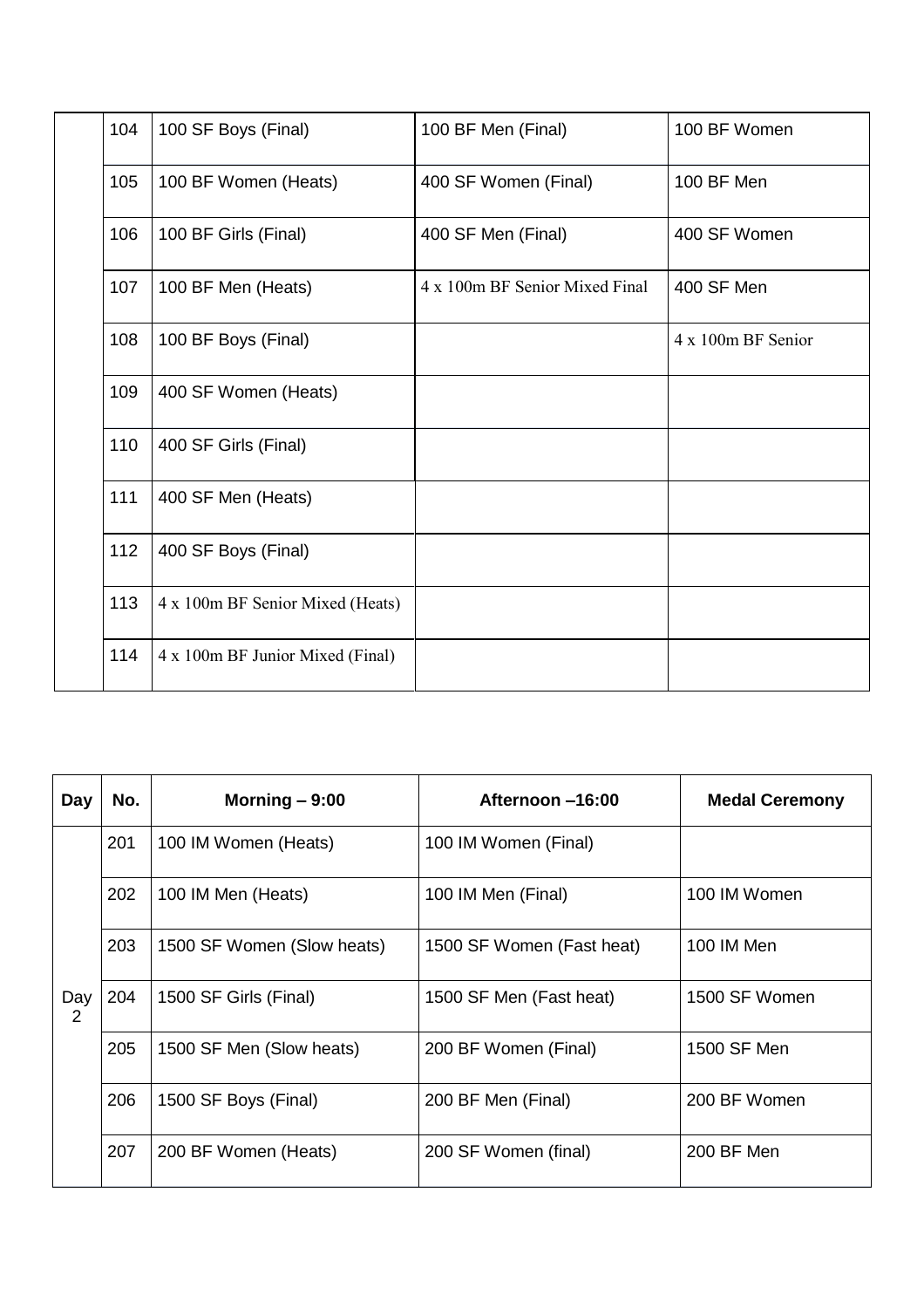| 208 | 200 BF Girls (Final)            | 200 SF Men (Final)              | 200 SF Women           |
|-----|---------------------------------|---------------------------------|------------------------|
| 209 | 200 BF Men (Heats)              | 4 x 50m SF Senior Mixed (Final) | 200 SF Men             |
| 210 | 200 BF Boys (Final)             |                                 | 4 x 50mSF Senior Mixed |
| 211 | 200 SF Women (Heats)            |                                 |                        |
| 212 | 200 SF Girls (Final)            |                                 |                        |
| 213 | 200 SF Men (Heats)              |                                 |                        |
| 214 | 200 SF Boys (Final)             |                                 |                        |
| 215 | 4 x 50m SF Senior Mixed (Heats) |                                 |                        |
| 216 | 4 x 50m SF Junior Mixed (Final) |                                 |                        |

| Day      | No. | Morning $-9:00$           | Afternoon -16:00         | <b>Medal Ceremony</b> |
|----------|-----|---------------------------|--------------------------|-----------------------|
|          | 301 | 50 SF Women (Heats)       | 50 SF Women (Final)      |                       |
|          | 302 | 50 SF Girls (Final)       | 50 SF Men (Final)        | 50 SF Women           |
|          | 303 | 50 SF Men (Heats)         | 50 BF Women (Final)      | 50 SF Men             |
|          | 304 | 50 SF boys (Final)        | 50 BF Men (Final)        | 50 BF Women           |
| Day<br>3 | 305 | 50 BF Women (Heats)       | 400 IM Women (Fast heat) | 50 BF Men             |
|          | 306 | 50 BF Girls (Final)       | 400 IM Men (Fast heat)   | 400 IM Women          |
|          | 307 | 50 BF Men (Heats)         | 400 BF Women (Fast heat) | 400 IM Men            |
|          | 308 | 50 BF boys (Final)        | 400 BF Men (Fast heat)   | 400 BF Women          |
|          | 309 | 400 IM Women (Slow heats) | 4x200 SF Women (Final)   | 400 BF Men            |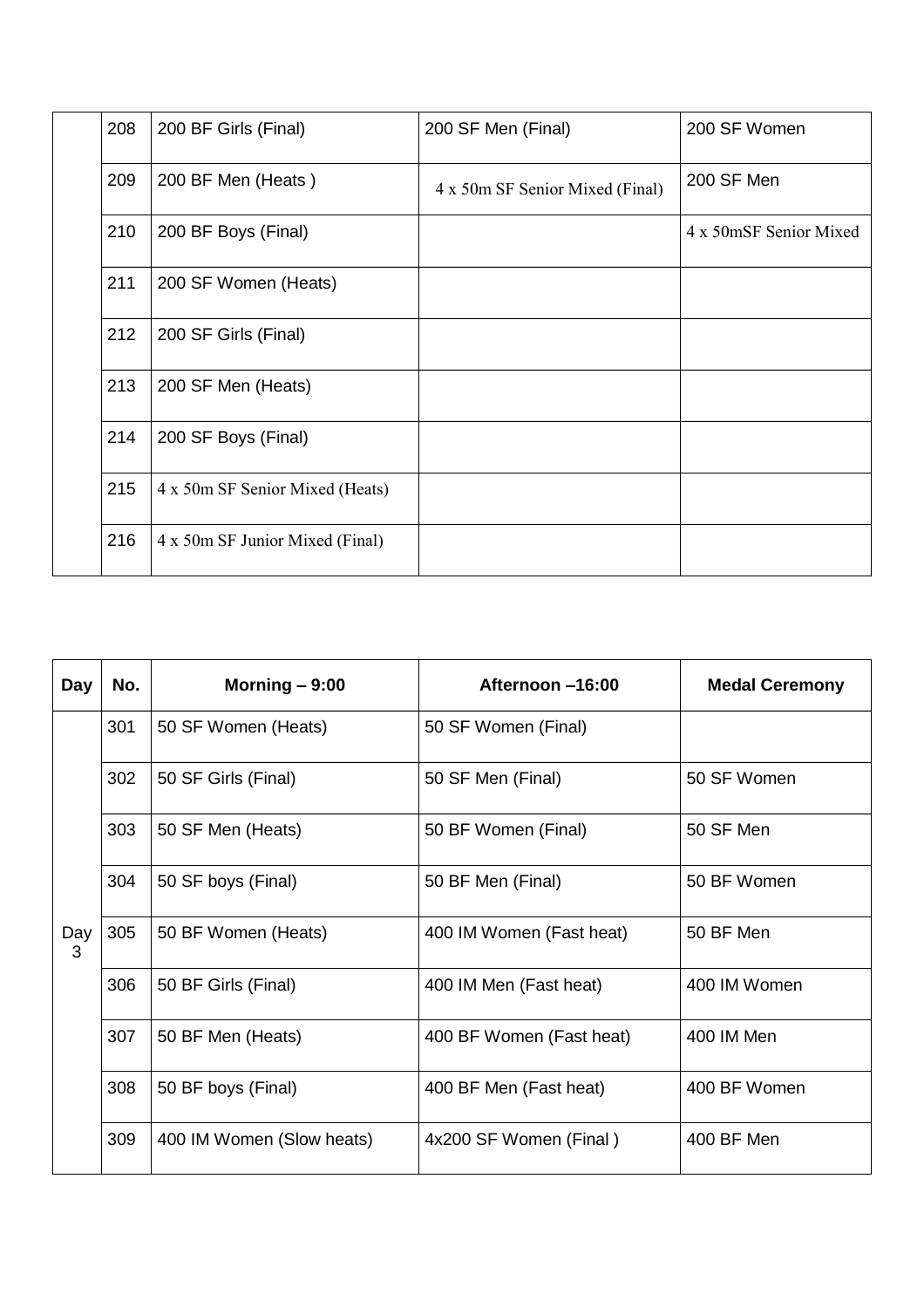| 310 | 400 IM Men (Slow heats)   | 4x200 SF Men (Final) | 4x200 SF Women |
|-----|---------------------------|----------------------|----------------|
| 311 | 400 BF Women (Slow heats) |                      | 4x200 SF Men   |
| 312 | 400 BF Girls (Final)      |                      |                |
| 313 | 400 BF Men (Slow heats)   |                      |                |
| 314 | 400 BF Boys (Final)       |                      |                |
| 315 | 4x200 SF Women (Heats)    |                      |                |
| 316 | 4x200 SF Girls (Final)    |                      |                |
| 317 | 4x200 SF Men (Heats)      |                      |                |
| 318 | 4x200 SF Boys (Final)     |                      |                |

| Day      | No. | Morning $-9:00$           | Afternoon -16:00         | <b>Medal Ceremony</b> |
|----------|-----|---------------------------|--------------------------|-----------------------|
|          | 401 | 50 AP Women (Heats)       | 50 AP Women (Final)      |                       |
|          | 402 | 50 AP Girls (Final)       | 50 AP Men (Final)        | 50 AP Women           |
|          | 403 | 50 AP Men (Heats)         | 800 SF Women (Fast heat) | 50 AP Men             |
|          | 404 | 50 AP Boys (Final)        | 800 SF Men (Final heat)  | 800 SF Women          |
| Day<br>4 | 405 | 800 SF Women (Slow heats) | 4x100 SF Women (Final)   | 800 SF Men            |
|          | 406 | 800 SF Girls (Final)      | 4x100 SF Men (Final)     | 4x100 SF Women        |
|          | 407 | 800 SF Men (Slow heats)   |                          | 4x100 SF Men          |
|          | 408 | 800 SF Boys (Final)       |                          |                       |
|          | 409 | 4x100 SF Women (Heats)    |                          |                       |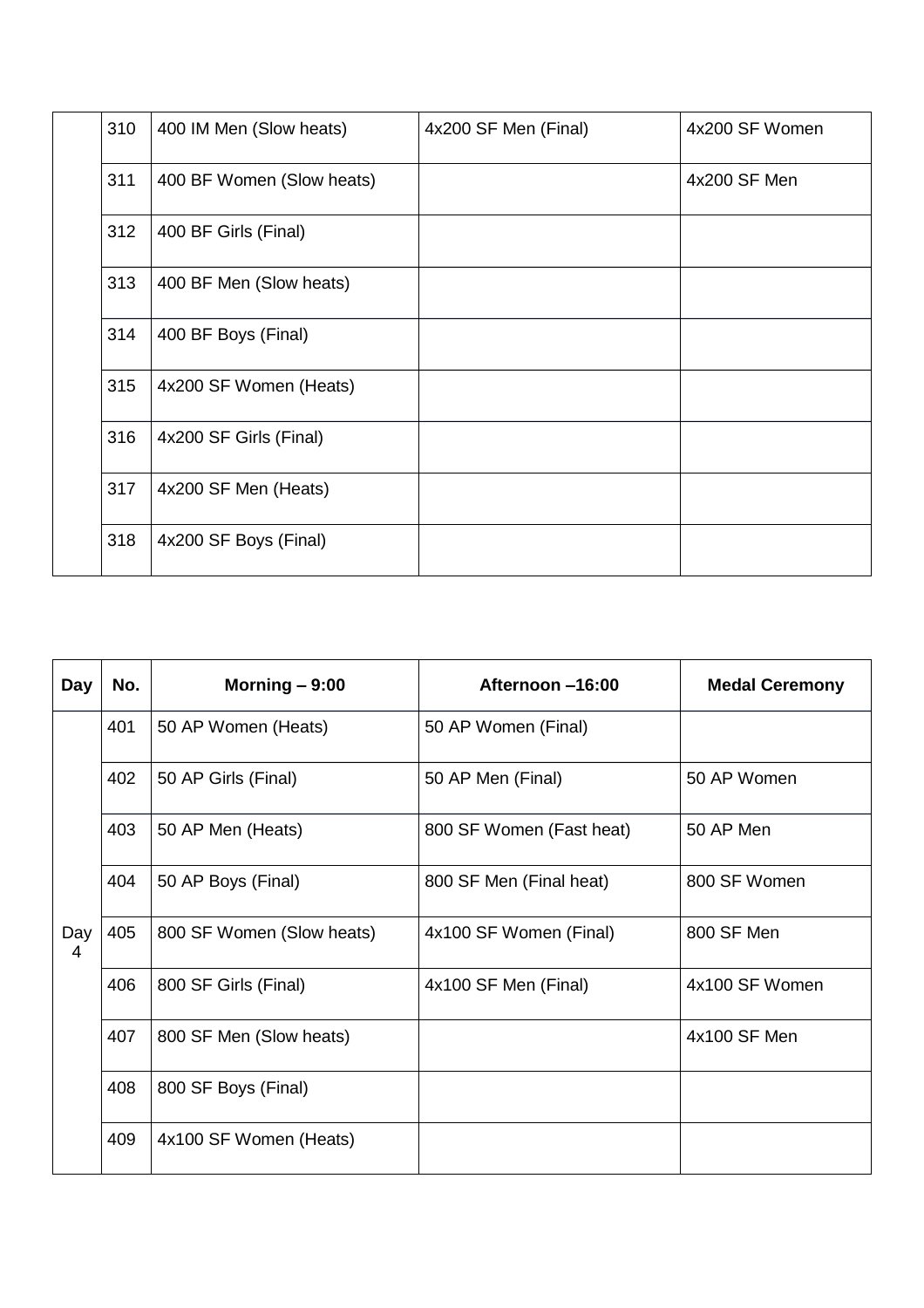| 410 | 4x100 SF Girls (Final) |  |
|-----|------------------------|--|
| 411 | 4x100 SF Men (Heats)   |  |
| 412 | 4x100 SF Boys (Final)  |  |

#### 10. AWARDS

Individual / Team Awards

a. Gold Medal for First Place.

b. Silver Medal for Second Place.

c. Bronze Medal for Third Place.

\* For Junior Competition: Awarding Ceremony will be done in the morning sessions after each event.

\* For Asian Championships: Awarding Ceremony will be done in the afternoon sessions as the schedule.

In order to prepare for Awarding Ceremony, each team have to bring 3 national flags (Size: 180cm x 120cm) and one CD of national anthem.

### 11. CERTIFICATES

A. Diploma/certificate will be awarded to all record holders.

B. Certificate of participation will be presented to all participants.

### 12. TECHNICAL MEETING

A. Date: Friday, 18<sup>th</sup> December, 2019.

B. Time: 11.00 am

C. Venue: Conference room in the pool.

#### 13. Submission key dates

| <b>Application Form</b>            | <b>Submission Deadline</b> |            |
|------------------------------------|----------------------------|------------|
| Enclosure 1 ---Preliminary form    |                            | 2019/11/25 |
| Enclosure 2 --- Entry List         |                            | 2019/12/1  |
| Enclosure 3 ---Hotel Booking Form  |                            | 2019/12/1  |
| Enclosure 4 ---Rooming List        |                            | 2019/12/5  |
| Enclosure 5 --- Travel Information |                            | 2019/12/10 |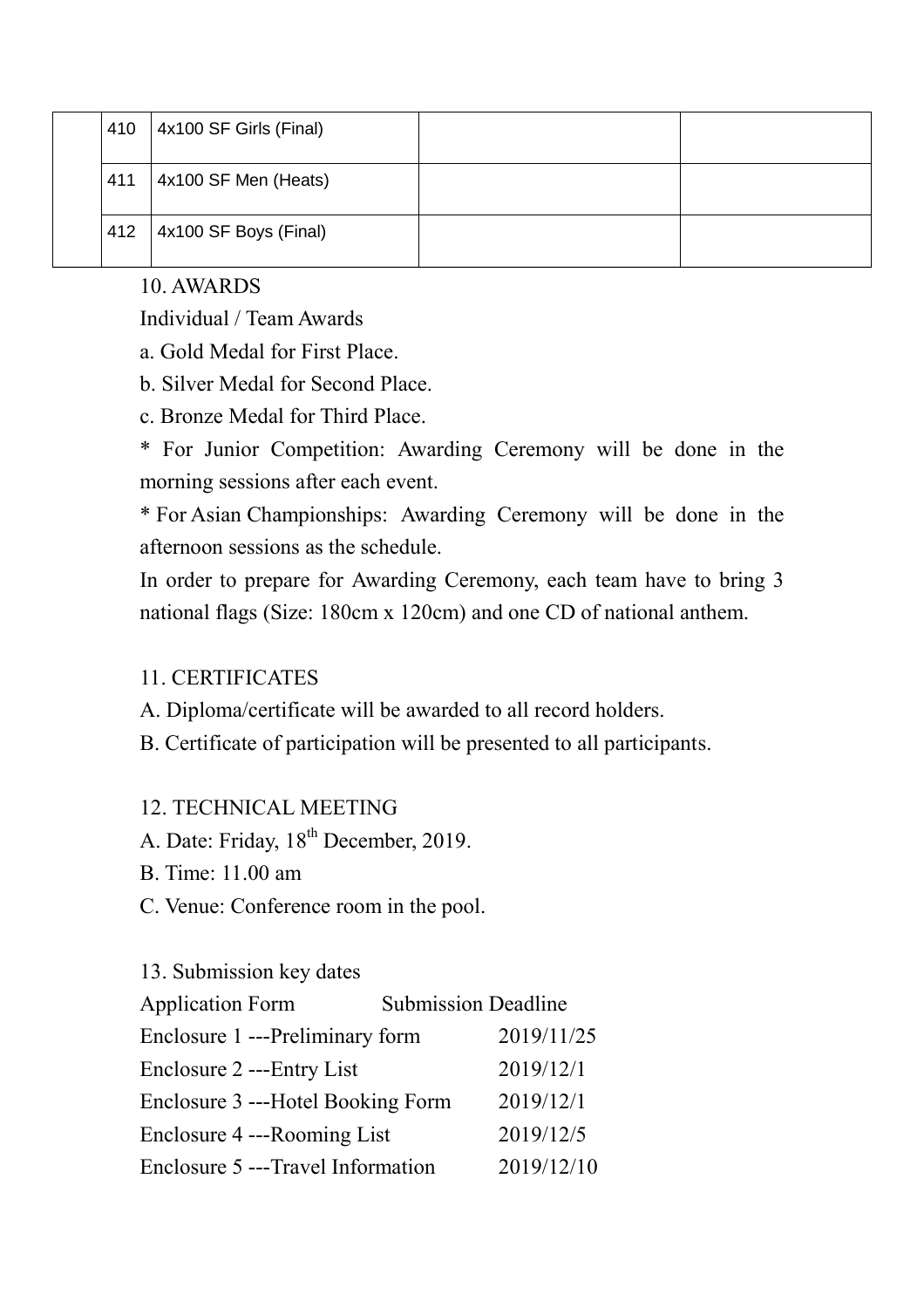Enclosure 6 ---Entry Form 2019/12/5

14. Other information

A. Visa

Entry visa is needed by Chinese government. If assistance is needed,

please contact the organizer and give information concerned at least 20 days ahead of time.

B. Information of organizing committee

China Watersport Administration

China Water Ski ,Underwater and Powerboat Association Address: 8 zuo An Men Nei Street,Dongcheng Distrct,Beijing China, Phone: +86-10-67113689 Fax:+86-10-67112793 E-mail: cnunderwater@163.com http://www.csupf.com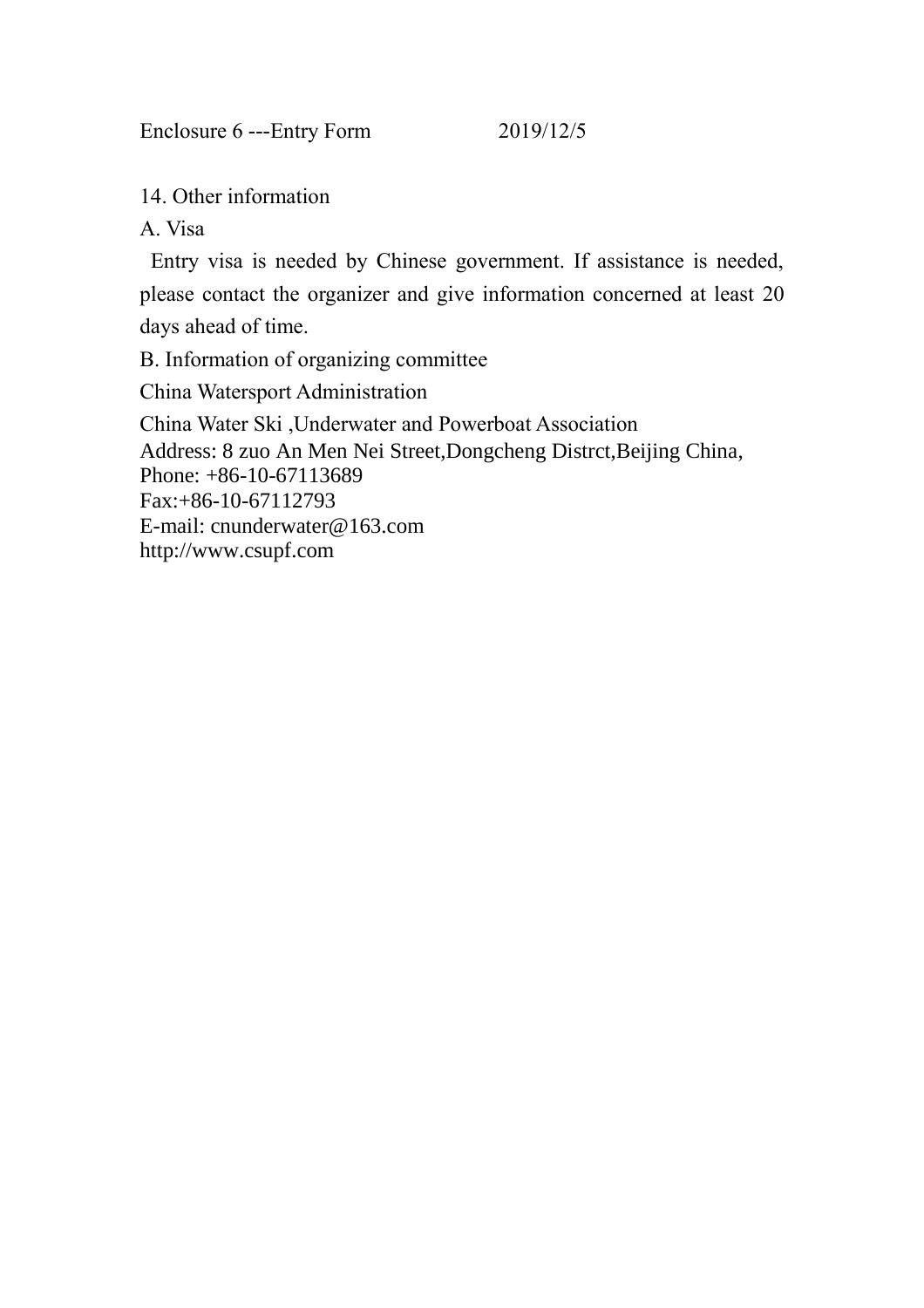#### **PRELIMINARY ENTRY FORM**

| Name<br>оf<br>Federation | NOC Code   |  |
|--------------------------|------------|--|
| <b>Contact Person</b>    | Phone No.  |  |
| Function                 | Mobile No. |  |
| E-mail Address           | Fax No.    |  |

| Confirmation                       |  |
|------------------------------------|--|
| We want to participate. (YES / NO) |  |

If YES, please fill out the following.

 $\Gamma$ 

| Number of Participants in 16th Asian Fin Swimming Championships |  |  |  |  |
|-----------------------------------------------------------------|--|--|--|--|
| Team Officials                                                  |  |  |  |  |
| <b>Athletes</b>                                                 |  |  |  |  |

| Number of Participants in 2017 Asian Junior Fin Swimming Competition |  |  |
|----------------------------------------------------------------------|--|--|
| <b>Team Officials</b>                                                |  |  |
| <b>Athletes</b>                                                      |  |  |

Date **NF Signature and Stamp** 

Please E-mail completed this form before  $25<sup>th</sup>$  November 2019 to: E-mail: cnunderwater@163.com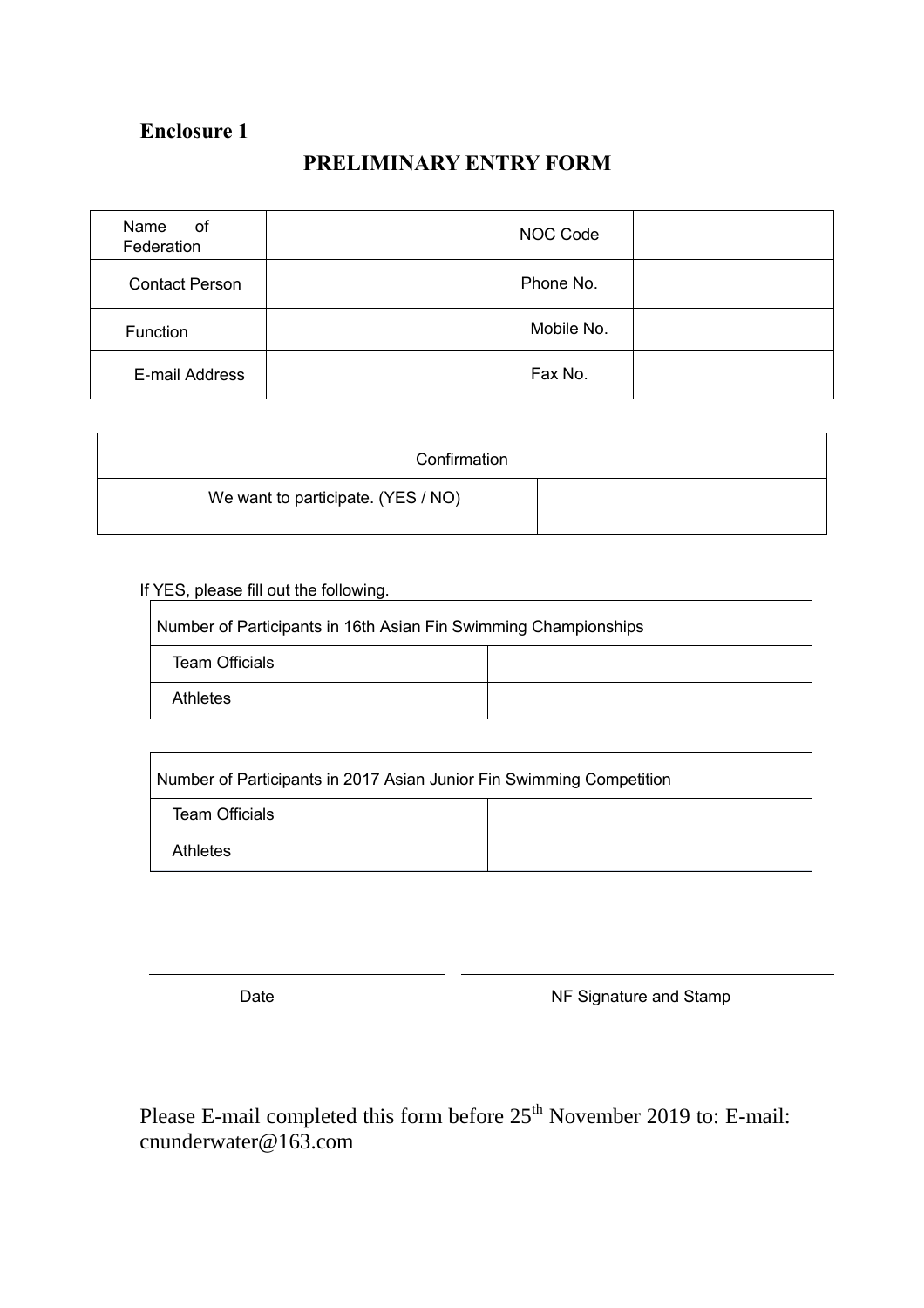#### **Entry List (Championship)**

Federation Name:

| $\mathbf{N}\mathbf{o}$ | <b>Name</b>    |               | Male/F<br>emale                                             | <b>Position</b>                                                         |
|------------------------|----------------|---------------|-------------------------------------------------------------|-------------------------------------------------------------------------|
|                        | Surname, Given | Date of Birth | $\ensuremath{\text{M}}\xspace/\ensuremath{\text{F}}\xspace$ | Athlete $= A$<br>$Coach = C$<br>Team Official=TO<br>Team Support = $TS$ |
| $\mathbf 1$            |                |               |                                                             |                                                                         |
| $\overline{2}$         |                |               |                                                             |                                                                         |
| $\mathfrak{B}$         |                |               |                                                             |                                                                         |
| $\overline{4}$         |                |               |                                                             |                                                                         |
| $5\,$                  |                |               |                                                             |                                                                         |
| $\,6\,$                |                |               |                                                             |                                                                         |
| $\overline{7}$         |                |               |                                                             |                                                                         |
| $\bf 8$                |                |               |                                                             |                                                                         |
| $9\,$                  |                |               |                                                             |                                                                         |
| $10\,$                 |                |               |                                                             |                                                                         |
| 11                     |                |               |                                                             |                                                                         |
| 12                     |                |               |                                                             |                                                                         |
| 13                     |                |               |                                                             |                                                                         |
| 14                     |                |               |                                                             |                                                                         |

Team Manager: Email: Email: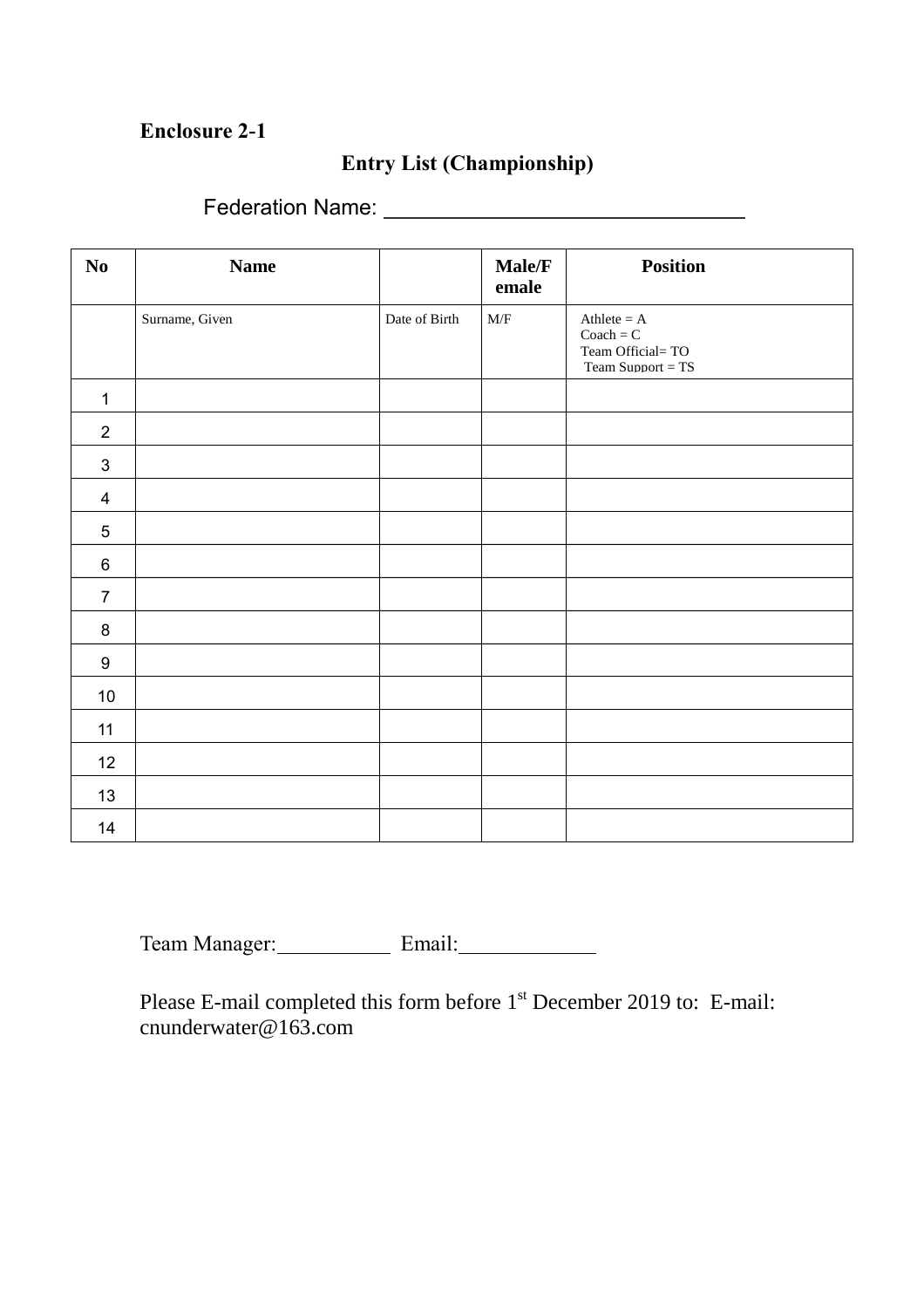#### **Entry List (Junior Competition)**

Federation Name:

| $\mathbf{N}\mathbf{o}$ | <b>Name</b>    |               | Male/F<br>emale           | <b>Position</b>                                                         |
|------------------------|----------------|---------------|---------------------------|-------------------------------------------------------------------------|
|                        | Surname, Given | Date of Birth | $\ensuremath{\text{M/F}}$ | Athlete $= A$<br>$Coach = C$<br>Team Official=TO<br>Team Support = $TS$ |
| $\mathbf 1$            |                |               |                           |                                                                         |
| $\overline{2}$         |                |               |                           |                                                                         |
| $\mathfrak{B}$         |                |               |                           |                                                                         |
| $\overline{4}$         |                |               |                           |                                                                         |
| $\overline{5}$         |                |               |                           |                                                                         |
| $\,6\,$                |                |               |                           |                                                                         |
| $\overline{7}$         |                |               |                           |                                                                         |
| 8                      |                |               |                           |                                                                         |
| $9\,$                  |                |               |                           |                                                                         |
| $10\,$                 |                |               |                           |                                                                         |
| 11                     |                |               |                           |                                                                         |
| 12                     |                |               |                           |                                                                         |
| 13                     |                |               |                           |                                                                         |
| 14                     |                |               |                           |                                                                         |

Team Manager: Email: Email: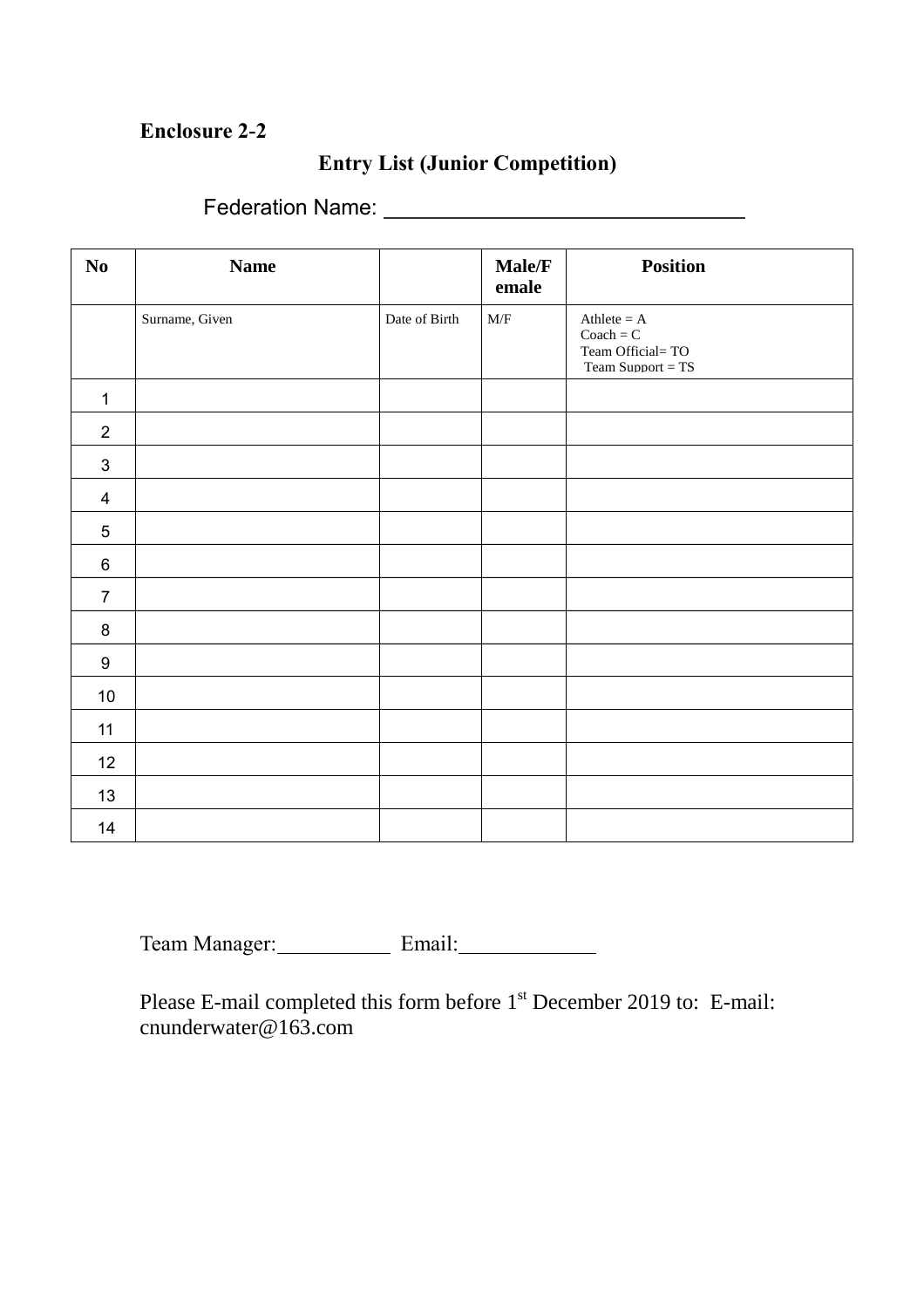#### **HOTEL BOOKING FORM** *Closing Date for This Form Submission: 1 st November 2017*

| Country:         | <b>Country Code:</b> |
|------------------|----------------------|
| Name of Contact: |                      |
| Address:         |                      |
| Cell phone:      | Fax:                 |
| Telephone:       | Email:               |

#### **Reservations**

Please complete the following information in order to make package reservations

| Type of room         | No of rooms | <b>Date</b> |  |  |
|----------------------|-------------|-------------|--|--|
|                      |             |             |  |  |
| <b>Single</b>        |             |             |  |  |
| <b>Double/Triple</b> |             |             |  |  |

#### **Extra Nights**: if you need extra nights, please fill in the following

| Type of room         | No of rooms | <b>Date</b> |    |  |
|----------------------|-------------|-------------|----|--|
|                      |             | From        | To |  |
| <b>Single</b>        |             |             |    |  |
| <b>Double/Triple</b> |             |             |    |  |

| <b>Flight Details</b> |       |       |             |
|-----------------------|-------|-------|-------------|
| <b>Team Arrival</b>   | Date: | Time: | Flight No.: |
| <b>Team Departure</b> | Date: | Time: | Flight No.: |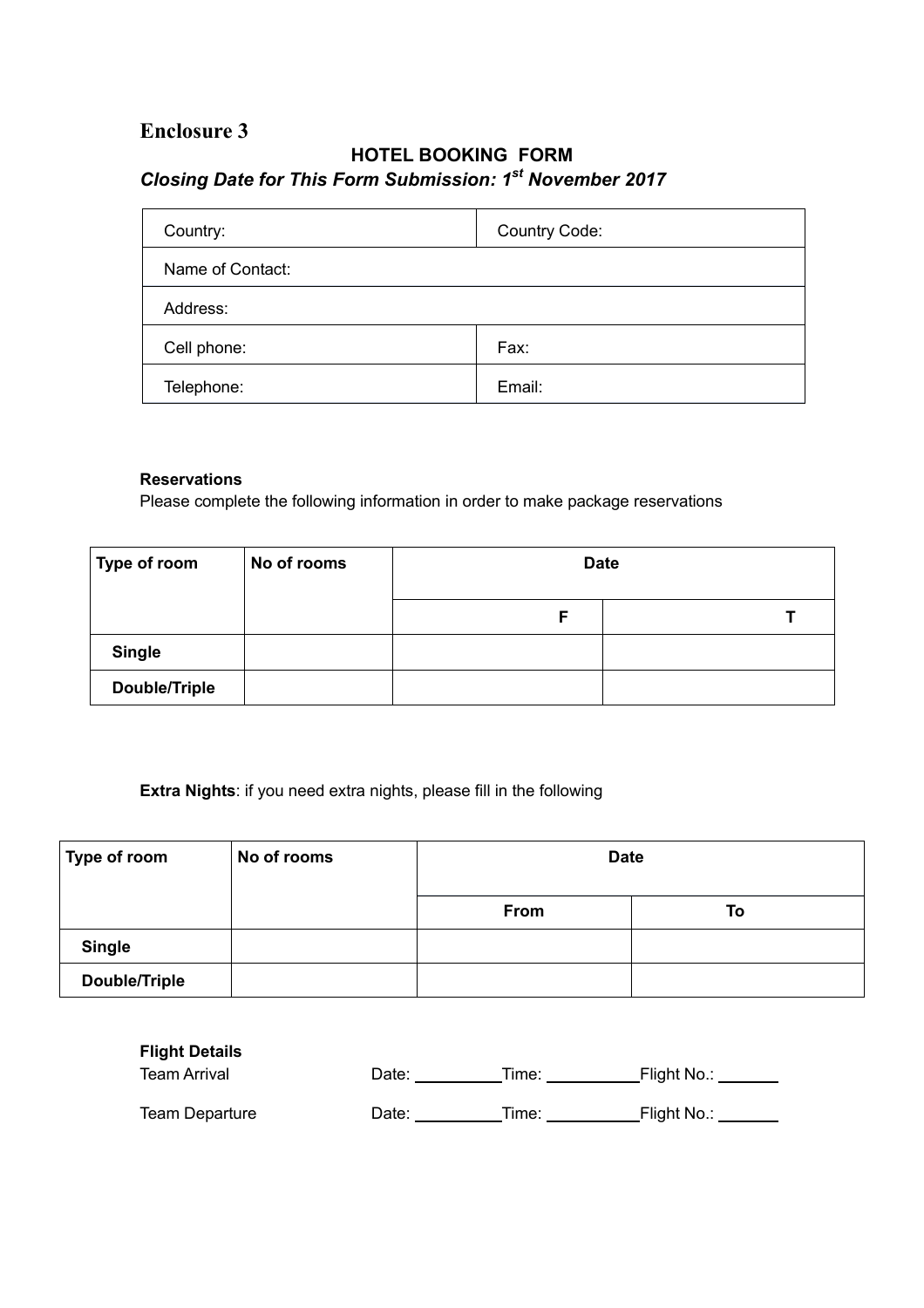We will send booking deposit on  $\underline{\hspace{1cm}}$ , 2019 (before 5<sup>th</sup> December to: E-mail: cnunderwater@163.com

Instructions for wire transfer: BENEFICIARY'S Bank Name: INDUSTRIAL BANK CO., LTD YANTAI BRANCH

BENEFICIARY'S Bank Address: NO. 2 JINHUA STREET ZHIFU DIS YANTAI CHINA

SWIFT Code: FJIBCNBA710

ACCOUNT No: 378011400100043847

BENEFICIARY'S Name: YANTAI SWIMMING ASSOCIATION

BENEFICIARY'S ADDORESS: Yantai laishan district sports park swimming diving hall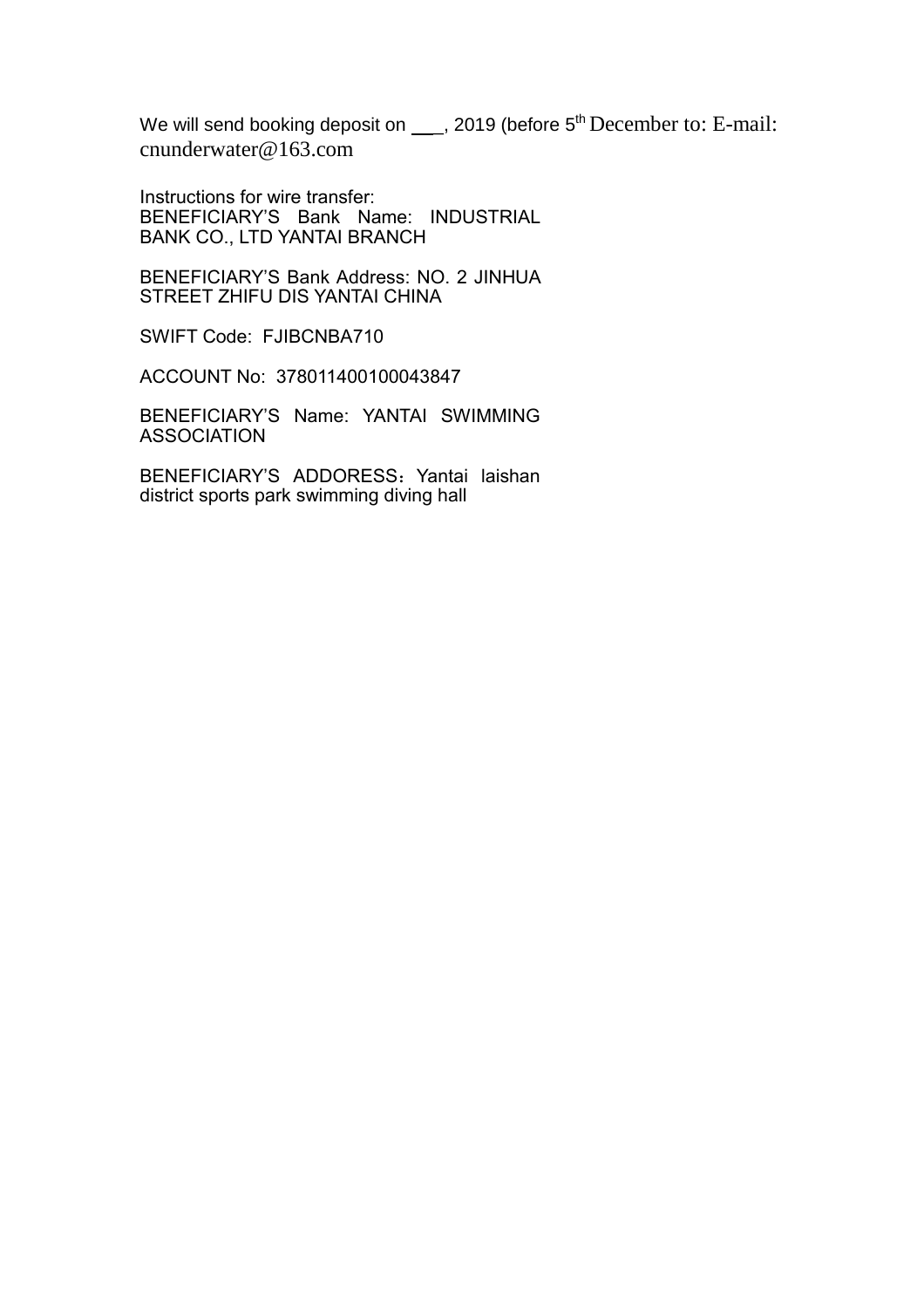## **Rooming List**

Federation Name:

| Room type     | Check in | Check out | Name $1(3)$ | Name 2     |
|---------------|----------|-----------|-------------|------------|
| Single/Double |          |           | Roommate 1  | Roommate 2 |
| Triple        |          |           | Roommate 3  |            |
|               |          |           |             |            |
|               |          |           |             |            |
|               |          |           |             |            |
|               |          |           |             |            |
|               |          |           |             |            |
|               |          |           |             |            |
|               |          |           |             |            |
|               |          |           |             |            |
|               |          |           |             |            |
|               |          |           |             |            |
|               |          |           |             |            |
|               |          |           |             |            |
|               |          |           |             |            |
|               |          |           |             |            |
|               |          |           |             |            |
|               |          |           |             |            |
|               |          |           |             |            |
|               |          |           |             |            |

## *Duplicate form if necessary*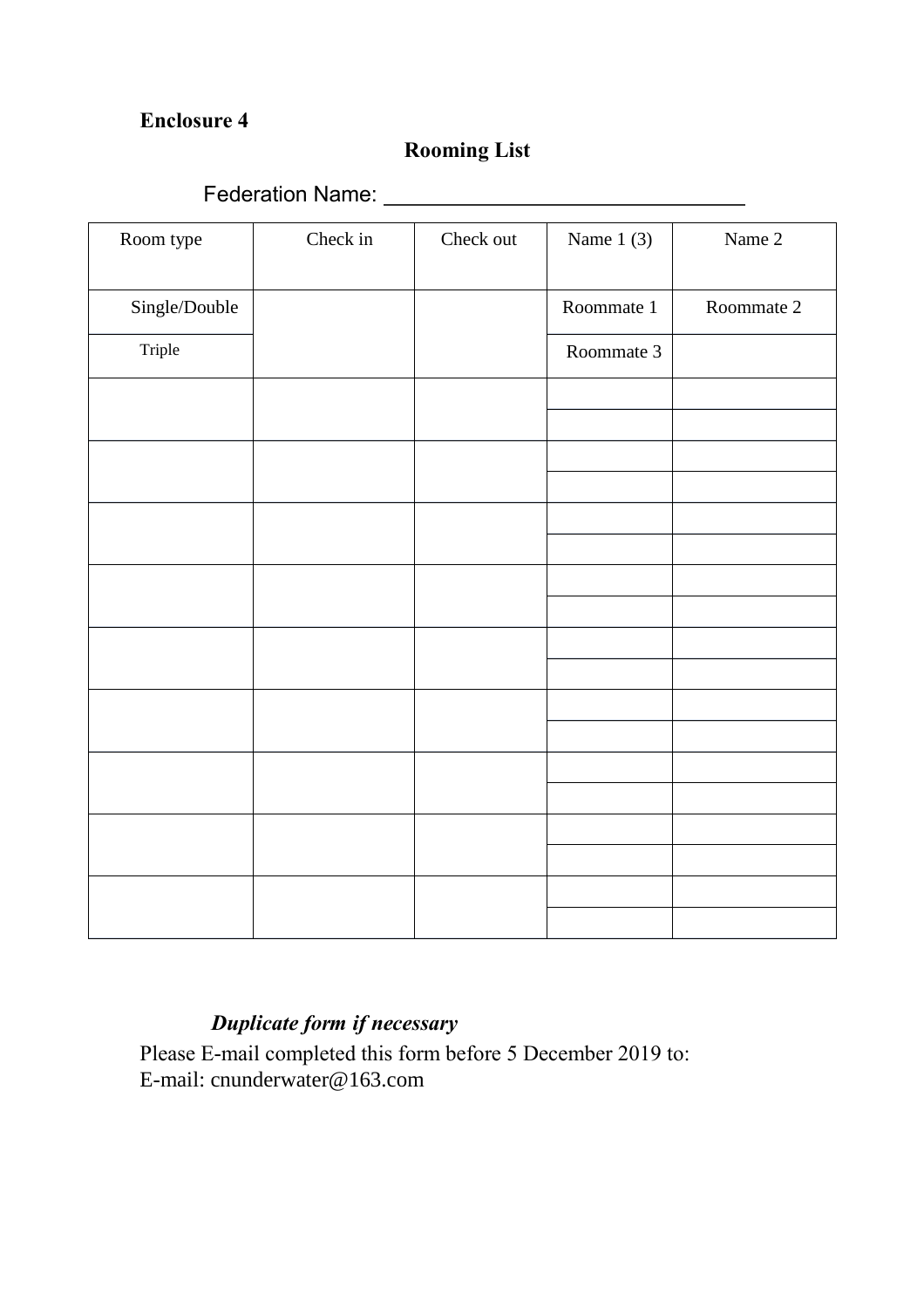#### **Travel Information**

Federation Name: Name: Name and South Assembly Name and South Assembly Name and South Assembly Name and South Assembly

#### **Number of Participants Traveling:**

| <b>Athletes</b> | Coaches | <b>Team Official</b> | <b>Team Support</b> | Total |
|-----------------|---------|----------------------|---------------------|-------|
|                 |         |                      |                     |       |

#### Please list team members on this flight.

Is entire team on this flight? (Yes/No). If not, please duplicate this form.

#### **Departure**

| Departure Date | <b>Flight Number</b> | Time of Departure | No. of Persons |  |
|----------------|----------------------|-------------------|----------------|--|
|                |                      |                   |                |  |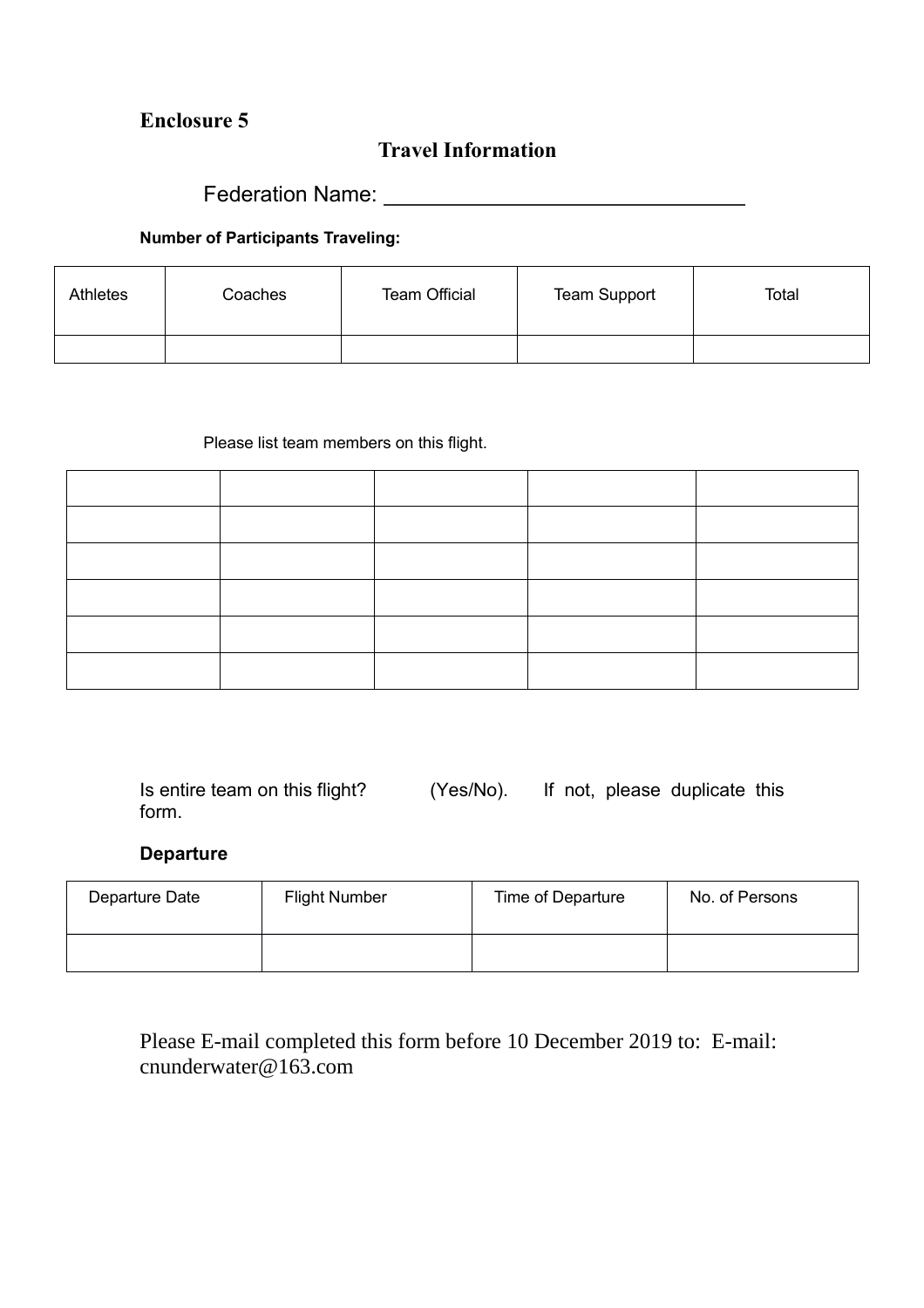#### **ENTRY FORM (Senior\_Male)**

|                  | Federation Name: ______                        |                               |           |              |                  |
|------------------|------------------------------------------------|-------------------------------|-----------|--------------|------------------|
| No.              | <b>Swimmer's Name In</b><br><b>BlockLetter</b> | Date of Birth<br>(dd/mm/yyyy) | Event No. | <b>Event</b> | <b>Best.Time</b> |
| $\mathbf{1}$     |                                                |                               |           |              |                  |
| $\overline{2}$   |                                                |                               |           |              |                  |
| $\mathfrak{B}$   |                                                |                               |           |              |                  |
| $\overline{4}$   |                                                |                               |           |              |                  |
| 5                |                                                |                               |           |              |                  |
| $\,6\,$          |                                                |                               |           |              |                  |
| $\overline{7}$   |                                                |                               |           |              |                  |
| 8                |                                                |                               |           |              |                  |
| $\boldsymbol{9}$ |                                                |                               |           |              |                  |
| 10 <sup>°</sup>  |                                                |                               |           |              |                  |
| 11               |                                                |                               |           |              |                  |
| 12               |                                                |                               |           |              |                  |
| 13               |                                                |                               |           |              |                  |
| 14               |                                                |                               |           |              |                  |

Team Manager: \_\_\_\_\_\_\_\_\_\_\_\_\_\_\_\_\_\_\_\_\_\_\_\_\_Email:\_\_\_\_\_\_\_\_\_\_\_\_\_\_\_\_\_\_\_\_\_\_\_\_\_\_\_\_\_\_\_\_\_\_\_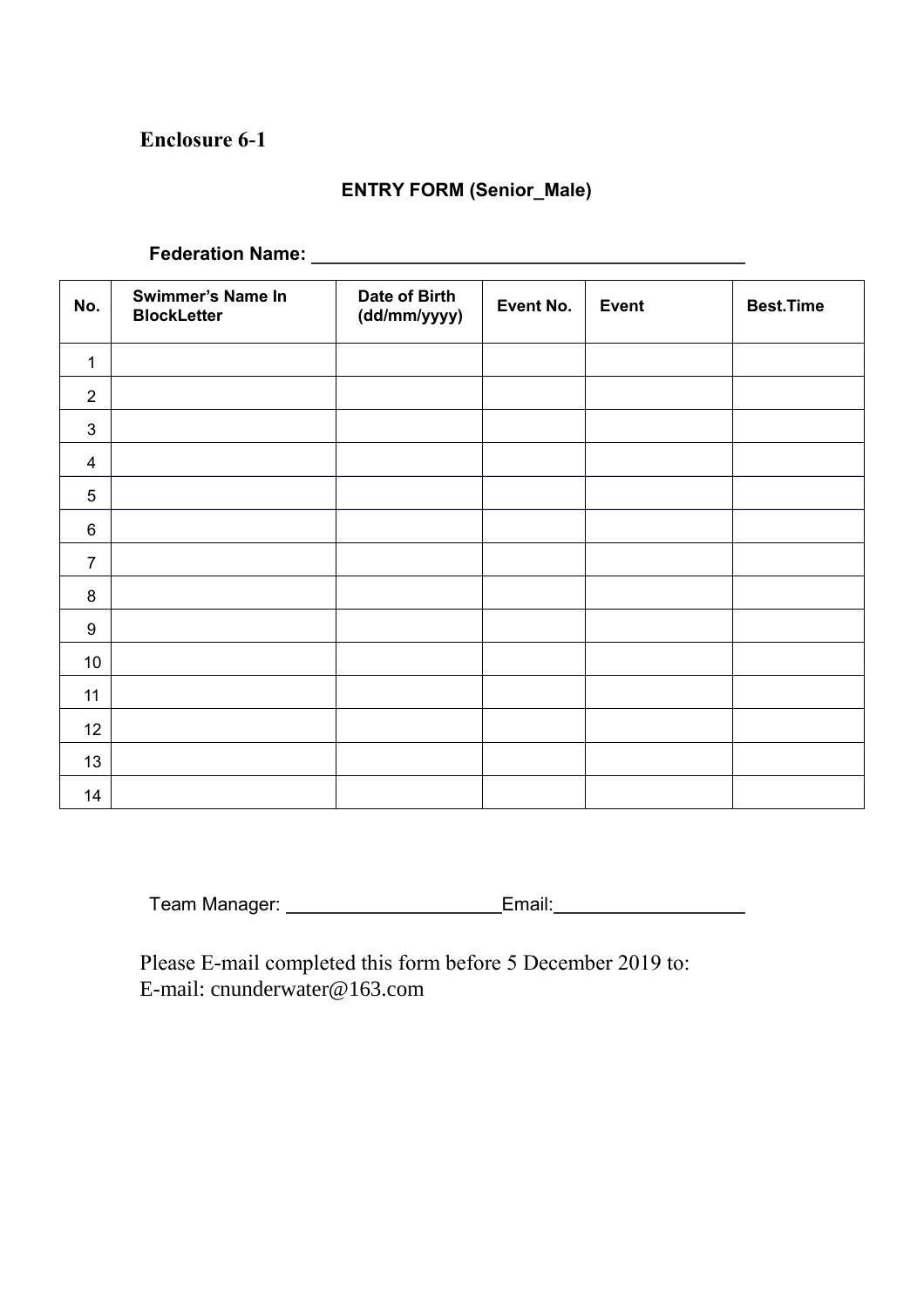#### **ENTRY FORM(Senior\_Female)**

## **Federation Name:**

| No.              | <b>Swimmer's Name In</b><br><b>BlockLetter</b> | Date Of Birth<br>(dd/mm/yyyy) | Event No. | <b>Event</b> | <b>Best.Time</b> |
|------------------|------------------------------------------------|-------------------------------|-----------|--------------|------------------|
| $\mathbf{1}$     |                                                |                               |           |              |                  |
| $\overline{2}$   |                                                |                               |           |              |                  |
| $\mathbf{3}$     |                                                |                               |           |              |                  |
| $\overline{4}$   |                                                |                               |           |              |                  |
| 5                |                                                |                               |           |              |                  |
| $\,6\,$          |                                                |                               |           |              |                  |
| $\overline{7}$   |                                                |                               |           |              |                  |
| $\,8\,$          |                                                |                               |           |              |                  |
| $\boldsymbol{9}$ |                                                |                               |           |              |                  |
| 10               |                                                |                               |           |              |                  |
| 11               |                                                |                               |           |              |                  |
| 12               |                                                |                               |           |              |                  |
| 13               |                                                |                               |           |              |                  |
| 14               |                                                |                               |           |              |                  |

|  | Team Manager: |  |  |
|--|---------------|--|--|
|--|---------------|--|--|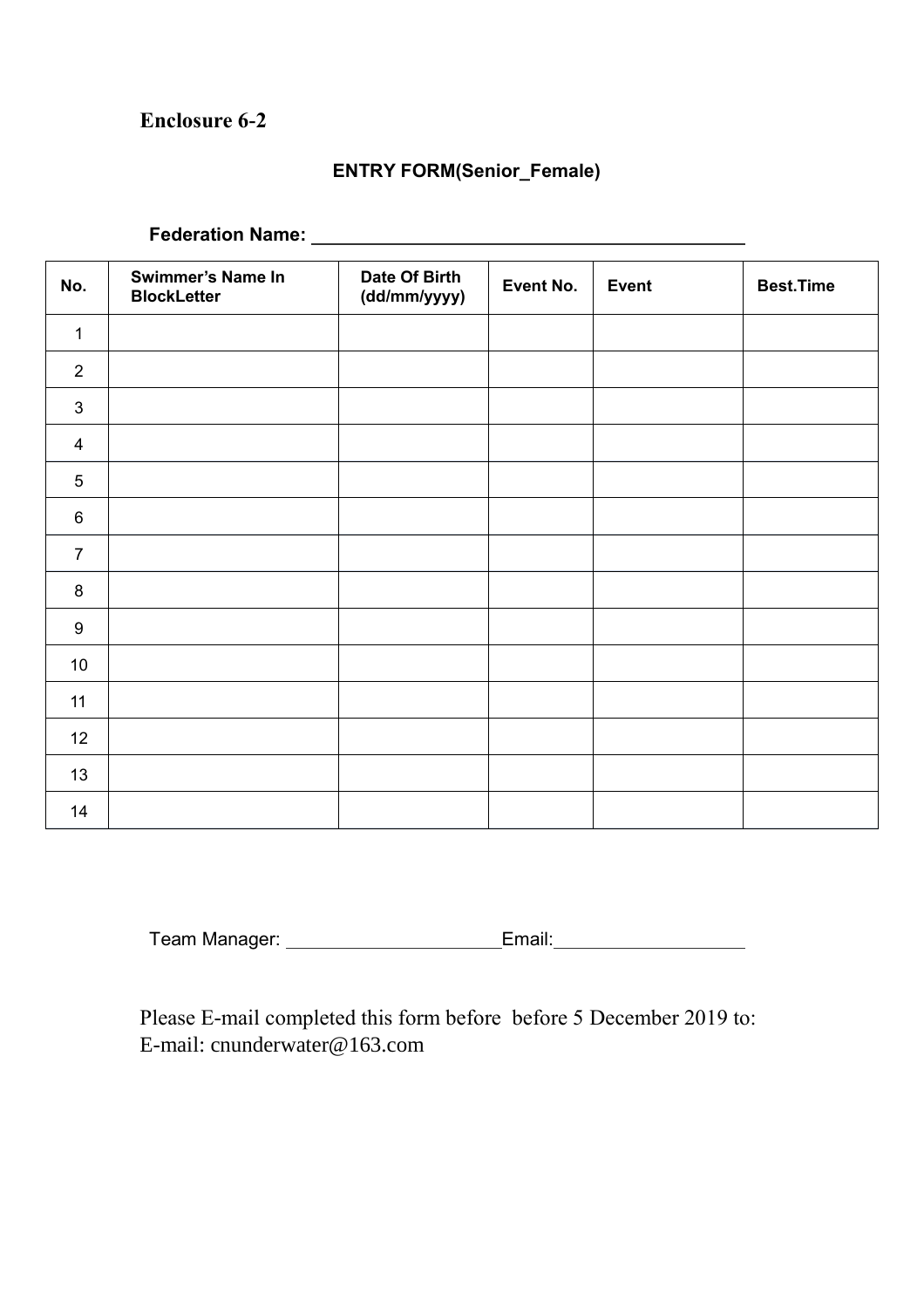#### **ENTRY FORM(Junior\_Male)**

|                | Federation Name: ________                      |                               |           |              |                  |
|----------------|------------------------------------------------|-------------------------------|-----------|--------------|------------------|
| No.            | <b>Swimmer's Name In</b><br><b>BlockLetter</b> | Date Of Birth<br>(dd/mm/vvvv) | Event No. | <b>Event</b> | <b>Best.Time</b> |
| $\mathbf{1}$   |                                                |                               |           |              |                  |
| 2              |                                                |                               |           |              |                  |
| 3              |                                                |                               |           |              |                  |
| $\overline{4}$ |                                                |                               |           |              |                  |
| $\overline{5}$ |                                                |                               |           |              |                  |
| 6              |                                                |                               |           |              |                  |
| $\overline{7}$ |                                                |                               |           |              |                  |
| 8              |                                                |                               |           |              |                  |
| 9              |                                                |                               |           |              |                  |
| 10             |                                                |                               |           |              |                  |
| 11             |                                                |                               |           |              |                  |
| 12             |                                                |                               |           |              |                  |
| 13             |                                                |                               |           |              |                  |
| 14             |                                                |                               |           |              |                  |

Team Manager: \_\_\_\_\_\_\_\_\_\_\_\_\_\_\_\_\_\_\_\_\_\_\_\_\_\_Email:\_\_\_\_\_\_\_\_\_\_\_\_\_\_\_\_\_\_\_\_\_\_\_\_\_\_\_\_\_\_\_\_\_\_